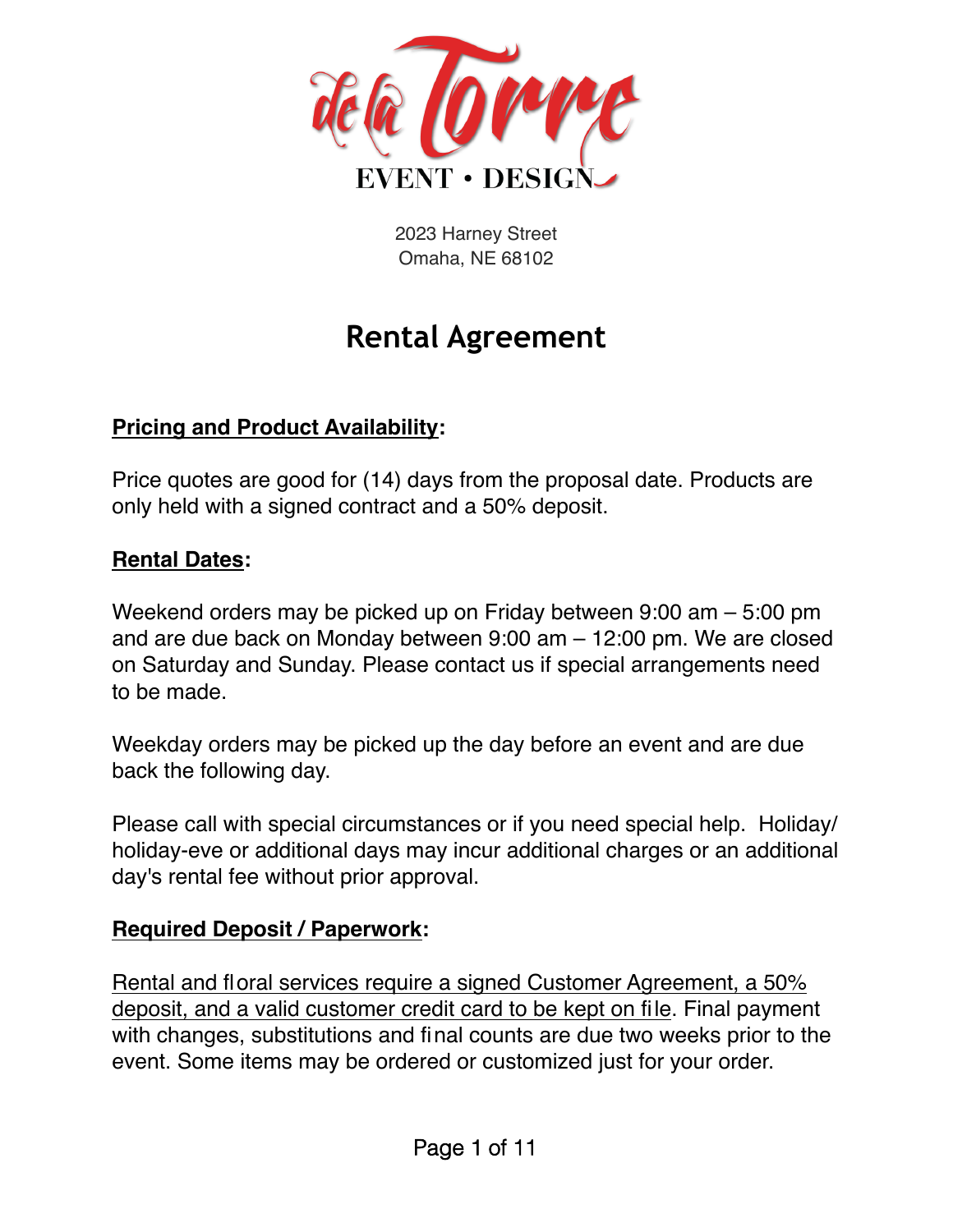Customer changes within (6) weeks of your event may incur additional charges. These items will be designated on your event order.

#### **Delivery Fee:**

Our delivery charges begin at \$50.00.

A \$500.00 minimum order is required to make a weekend delivery.

The delivery fee is calculated based on the number of items, bulkiness, delivery location, and date/time of delivery. All vases, containers and packing materials must be returned with your order, or fees will be assessed. Items must be gathered and ready for loading following event. Delivery includes drop off on Friday or over the weekend and pick-up on Monday. Weekends, holidays, and weekday pick-ups after 5:00 pm will incur additional fees. Items must be stored indoors, in a secure location until pick-up. If items are not available or accessible upon pick-up, another day's rental fee will be charged, and the customer may return the items, or schedule another pick-up time. If you, the renter, will not be available during pick-up, it is your responsibility to coordinate with the venue to ensure all items are gathered together in a correct location. If customer has elected to not pay for setup charges, then you must provide all setup. If customer elected for no tear down, then all items must be torn down by customer, and placed into the appropriate boxes. Tables and chairs must be broken down and stacked.

• Round Trip Delivery: Delivery fees are assessed based on a two-trip basis (one to deliver and one to pick-up). If additional trips are required, you will automatically be billed. If your ceremony and reception are in two separate locations, additional delivery fees will apply. A responsible party (you or another adult (21) year of age or older) must be present upon delivery to sign the delivery slip and accept the items suitable for use. Any services added at that time will be charged to your account.

• Extended Load In/Out or Non-Standard Deliveries: Standard delivery fee includes drop off at the lowest level of the structure. Certain job sites require labor intensive load in/out (including elevators and stairs) and these logistical details must be arranged prior to your event. Please be sure to mention all these details to be sure we provide you with an accurate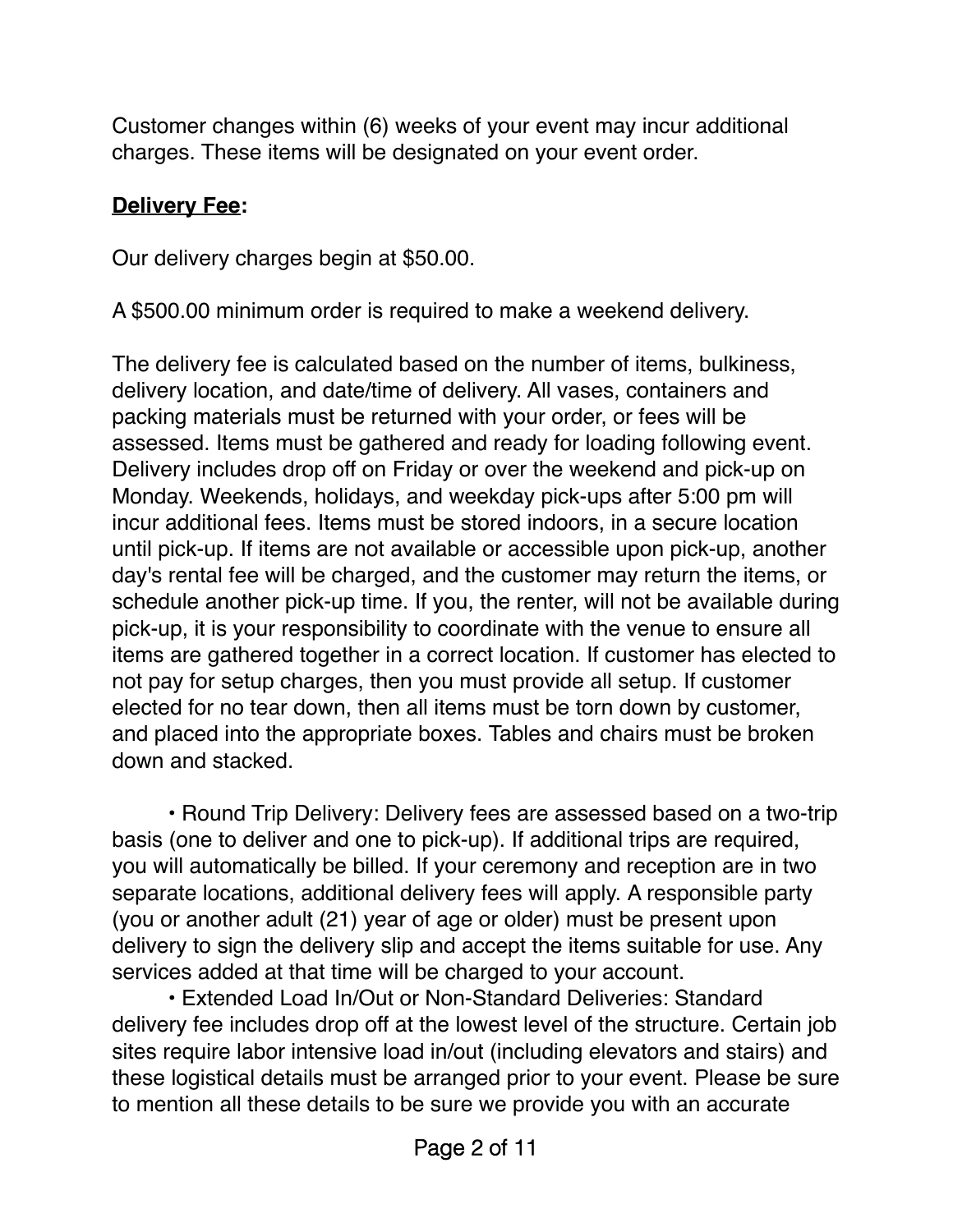quote. Labor intensive deliveries range from an additional \$50 - \$200. Please be specific about the delivery details of your location prior to making the reservation. If de la Torre Event Design discovers a special delivery situation upon arrival, the credit card on file will be charged automatically.

• Return Pick-up: If items are not accessible upon pick-up, an additional day rental fee and additional trip fee will be charged, regardless of fault. Client has the option to return items to store to avoid this fee. It is not de la Torre Event Design's responsibility ensure the items are ready for pick-up or to locate missing items. If items are not returned within (3) days, replacement fees will be assessed on top of the rental fees. No refunds, no exceptions.

## **Set-Up Fees:**

This fee includes the setup or installation of the rented item and/or applying only the decorations that WE PROVIDE. Fees are based on total number of items, assembly time and decorating involvement. We do not install or decorate with items that were not provided by us. The set-up fee does not include breakdown, cleanup or removal.

A tear-down service is available for an additional fee.

## **Client Set-up:**

If you opt to perform the set-up yourself, all rented items including accessories and small parts must be placed back into proper containers, and cleaned if necessary (example: candles, candle holders, table crystals, vases, risers, catering accessories, etc.). Please do not leave water in your vases and do not discard small rented items. All vases, containers, boxes, totes, and packing materials must be returned to avoid replacement fees.

## **Late Returns:**

If items are returned late, the customer will be charged for an additional day. If items are not returned within (3) days and customer is not able to be reached, replacement fees will be assessed and charged to the credit card on file.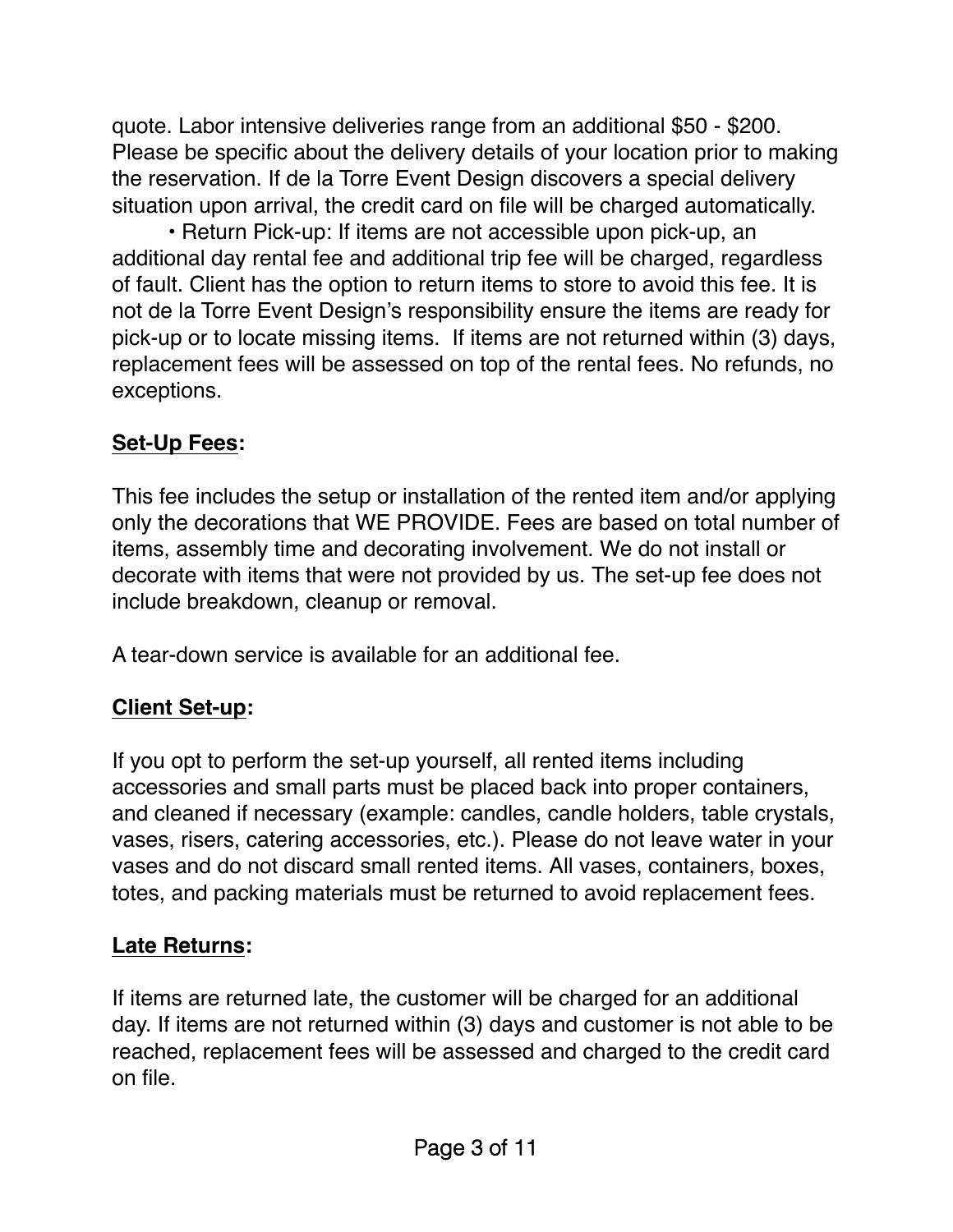Communication is important.

## **Pick-Up Rental Requirements:**

Rentals must be picked-up in a secure vehicle. Items must be returned on your due date to avoid additional charges. Any items missing upon return are automatically charged for replacement or late fee (additional day). Client is to inform us upon arrival if something is damaged or missing.

• Bulky order pick-up (columns, candelabras, etc.): Bulky orders must be picked-up in a van, enclosed trailer, or box truck with clean moving blankets, and tie-downs. Customers can rent moving supplies from de la Torre Event Design if they do not have any.

• Small order pick-ups: Small orders may be picked-up in a car or vehicle of choice, but all items must be in the enclosed portion of vehicle.

• Tables and chairs: Tables and chairs must be picked-up in an enclosed vehicle, van, enclosed trailer, or box truck. No flat-bed trailers allowed for ANY order, no exceptions. Any client arriving in a flat-bed trailer will be denied rentals and will not be eligible for a refund. You may request a last-minute delivery and we will do our best to accommodate you, but there are no guarantees.

## **Damaged / Missing Items:**

Renter assumes full responsibility of item upon possession and agrees to pay full replacement cost for lost or damaged items.

## **Pricing Policies:**

Rental prices are subject to change without notice. Price quotes are valid for (14) days. Discounted rates available for florists, caterers, and event planners.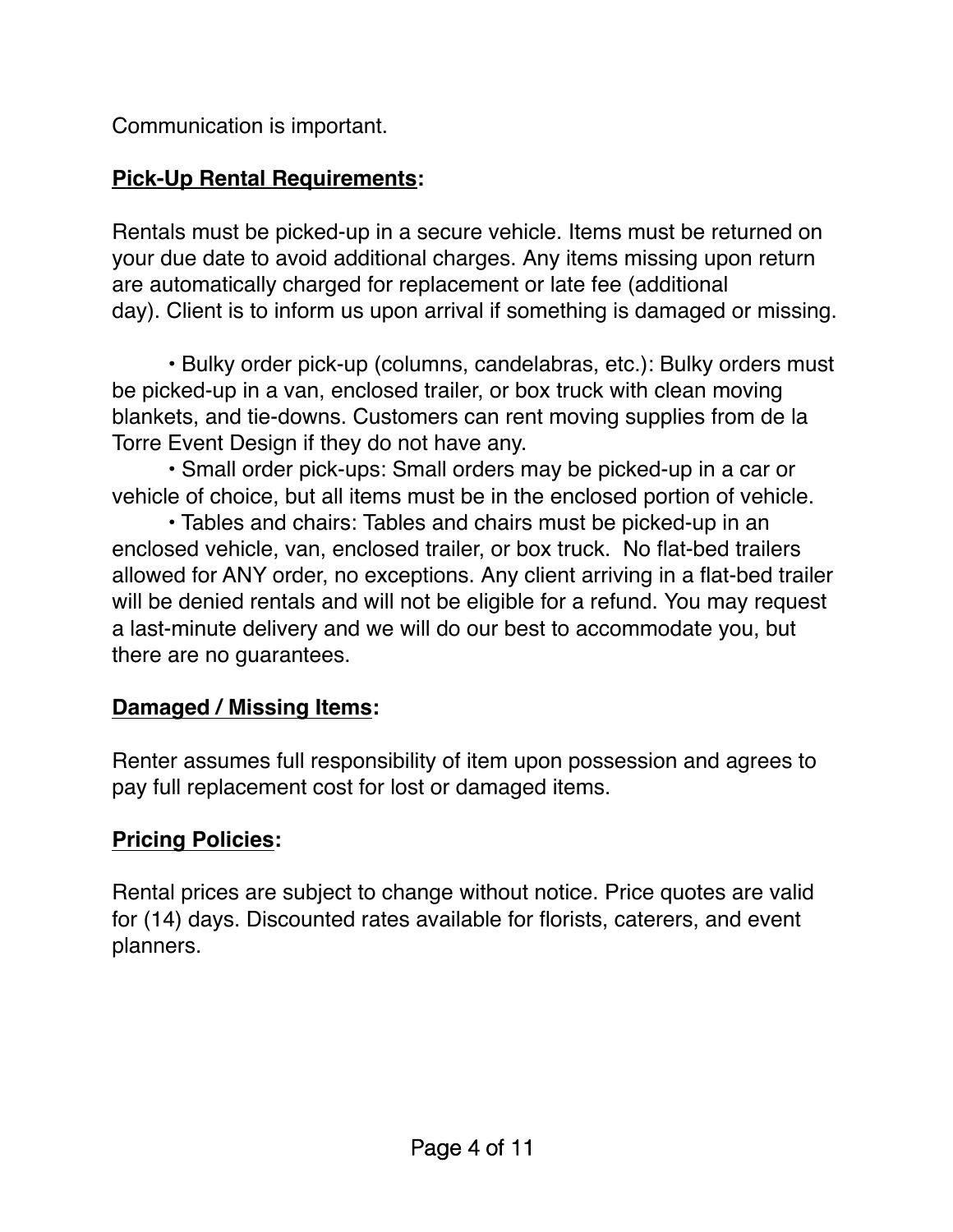#### **Weather Related Issues:**

de la Torre Event Design does not issue refunds for any reason, including inclement weather. Should bad weather or wind become an issue, de la Torre Event Design reserves the right to refuse or release such items and offer a substitution of in-stock items to help facilitate and indoor function. The client assumes all risks and hardships involved with having an outdoor event. Please discuss "Plan B" with your coordinator. de la Torre Event Design is not responsible for revising your event design the day or two prior to your event, should inclement weather be ensuing. It is our desire that your event go as smoothly as possible. However, if you choose to chance the weather, the client assumes full responsibility for wind and weather damages. If de la Torre Event Design arrives for a delivery and the weather is bad or impending, we will call you or a contact person to discuss options. Please always provide an additional contact name and number should you be unavailable the day of your event.

# **Payment Terms**

## **Credit Card Terms:**

A valid credit card must be kept on file for the responsible party. The credit card will be used for damages, missing items, late fees, replacement fees, cleaning fees, or added services as outlined above. The credit card will be charged if changes are made the day of the event, such as added services, labor or additional items are requested or required. If a credit card payment is made in our office without the card present, de la Torre Event Design will add a 3% processing fee.

## **Check Terms:**

Check payments must be received by our office (14) days prior to event date. Check payments are not accepted the week of the event. If you submit a check that is subsequently returned, you will be required to pay in cash or credit card only. A \$30 fee is assessed on all returned checks.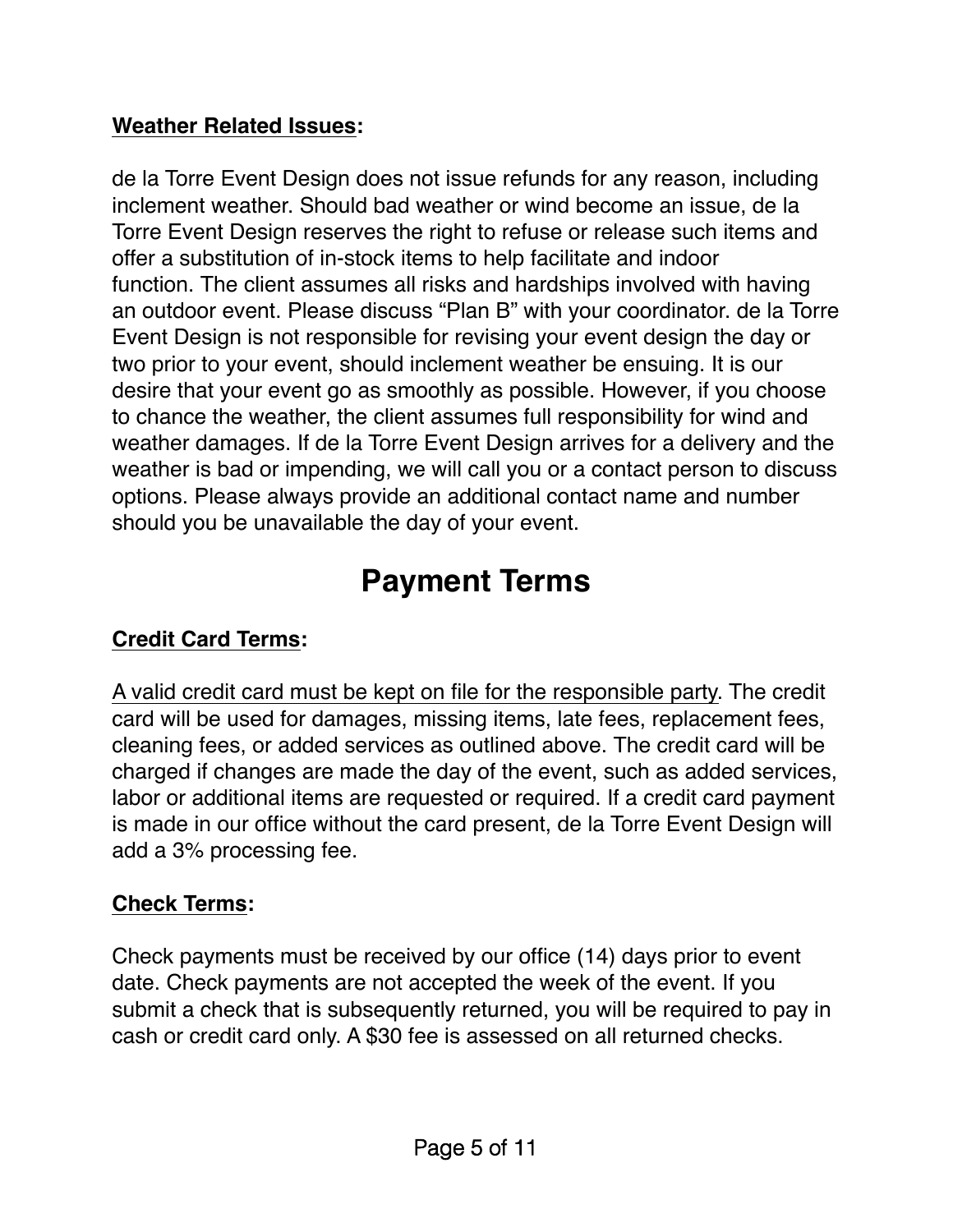## **Payment for Damaged / Missing Items:**

When you return your items on Monday or Tuesday, the warehouse manager will check the items in but is not responsible to check for missing or damaged items. This will be done by our warehouse manager and you will be notified by phone of any missing or damaged items within (7) days. de la Torre Event Design will notify you within one week of the event if damages are discovered, or items are found to be missing upon sorting, laundering and counting. Damaged items are discarded within (10) days unless the client requests to come pick them up. After (10) days, the client gives up rights to the item(s). Photos of damages will be submitted as proof upon request. If damaged items are not paid for within (7) days, the credit card on file will be billed, unless payment arrangements have been setup with the owner.

## **Orders and Changes:**

All order/service changes must be placed in writing via email as to avoid any confusion. A detailed invoice will be submitted following any changes to your order by email. Additional services require an appropriate deposit and will be charged to your credit card unless other terms are specified. Emails are considered legal and binding and do not require a signature to be valid. If changes are made the day of the event, a responsible party must sign for them upon delivery, pay with cash, or the credit card will be billed automatically. Substitutions are allowed with a (14) day notice. No substitutions are allowed within (14) days of the event without prior written approval. Items may be allowed based on availability.

# **Cancellations:**

Please be aware that once the contract is signed, and your event date scheduled, all other clients have been refused your specific rentals and services for your event date, and thus all payments are non-refundable. All services may be cancelled if received in writing no later than (30) days prior to the event. You would not be obligated to pay the balance of your invoice, unless you placed a special order for an out of stock item which was purchased specifically for your event. In such cases, you would be contractually bound to pay the balance due on the account. Consulting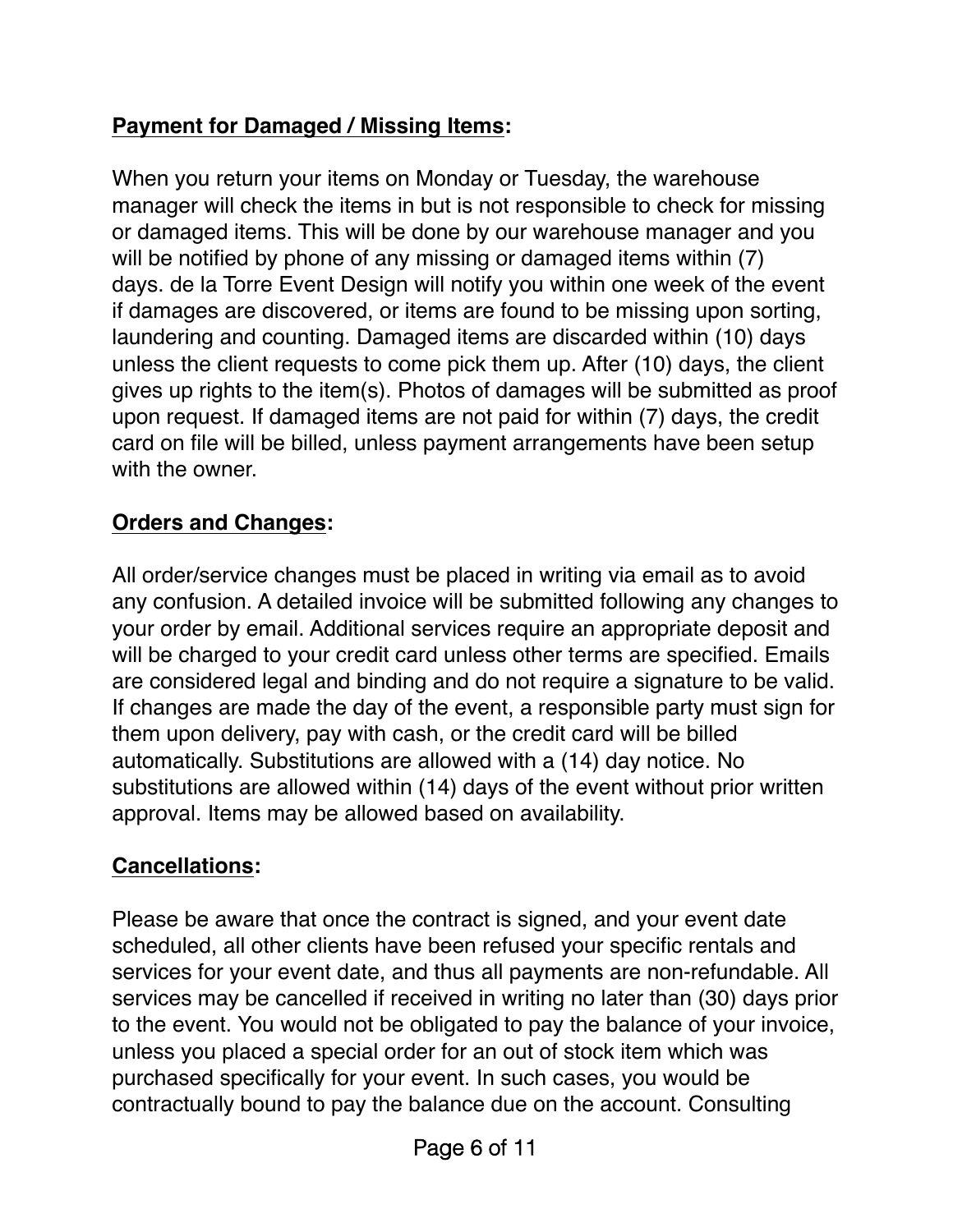packages contain services that are rendered on a daily basis leading up to the event and must be paid in full, even if the event is cancelled. A credit in the amount of the deposit will remain on file if the event is postponed.

#### **Photography Release:**

By signing this agreement, you give de la Torre Event Design permission to use the photos that we take at your event on our website and advertisements, materials, etc., with the understanding that you will not profit from them in any way.

#### **Non-Payment / Breach of Contract:**

No services contained in this contract will be rendered, delivered, or available if balance is not paid in full prior to your event. The last day to remove items from your order or cancel your order is (2) weeks prior to your event.

• For Individuals: No payments will be accepted beyond the event date. No exceptions!

• For Corporate Accounts: 50% deposit required, final payment due within (7) days of the event. If one payment is late, payment extension privileges will be suspended.

The following circumstances are considered a breach of contract:

• If payments are not received by the due date, and the credit card on file becomes invalid, expires, or we are unable to authorize it, your nonpayment will be considered a breach of contract, and all previous payments are forfeited.

• If payment is not received in a timely manner, de la Torre Event Design will consider your rented items and services available for another client's use. de la Torre Event Design is not contractually obligated to accept payments beyond the due date, nor refund previous payments. We will schedule another client's event on your event date if we have been unsuccessful in contacting you or obtaining a response from you regarding payment. We will attempt to contact you using all phone numbers and email addresses. You will not receive a notice in the mail. We understand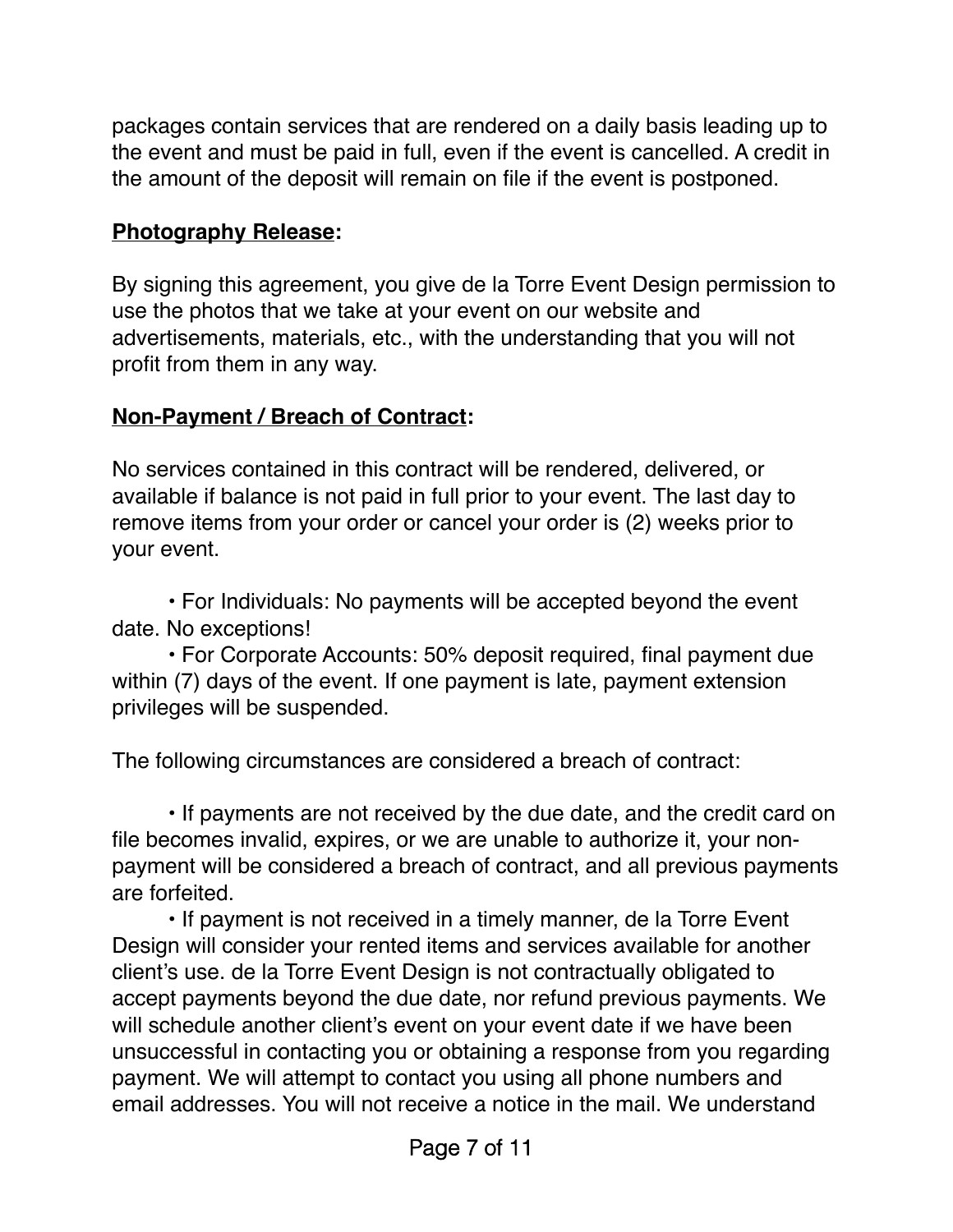that some things happen which are out of your control and we will work with you if you experience difficulty. It is possible to modify your contract but must be approved by de la Torre Event Design. Communicate with us!

# **Service Guidelines**

#### **Outside Decorators:**

If you, your family members and friends are opting to decorate yourself, or use your own decorator, such person(s) are also required to abide by our guidelines, but you (the client) will be held responsible for damaged or missing items.

### **Cleaning / Preparation and Room Readiness:**

If, upon arrival, de la Torre Event Design discovers that tables, containers or other items require cleaning before we can properly setup your rentals, de la Torre Event Design will charge your account for cleaning and preparing the necessary areas/items. Or, de la Torre Event Design may have to simply drop off items and proceed to another event with no refunds being issued for paid set-up fees.

• Example 1 - Tables that have beverage/food debris must be cleaned before we will install table linens. We will not install linens on soiled or damaged tables, as they may stain or snag. Please check with your service provider prior to booking your event to ensure proper preparation.

• Example 2 - If your facility provides the tables and chairs, and has agreed to set up the room, and it is not ready upon arrival, de la Torre Event Design may have to simply drop off the items and proceed to another event, and no refunds will be issued for paid setup fees. If time permits, we will setup the room so that we may try to perform our contractual obligation with you to complete the setup portion of your order. Please provide a telephone number for your Coordinator or family member who is in charge on the day of the wedding to discuss these types of issues, should they arise. Your account will be charged for the additional labor without additional consent. (It is important for these details to be settled ahead of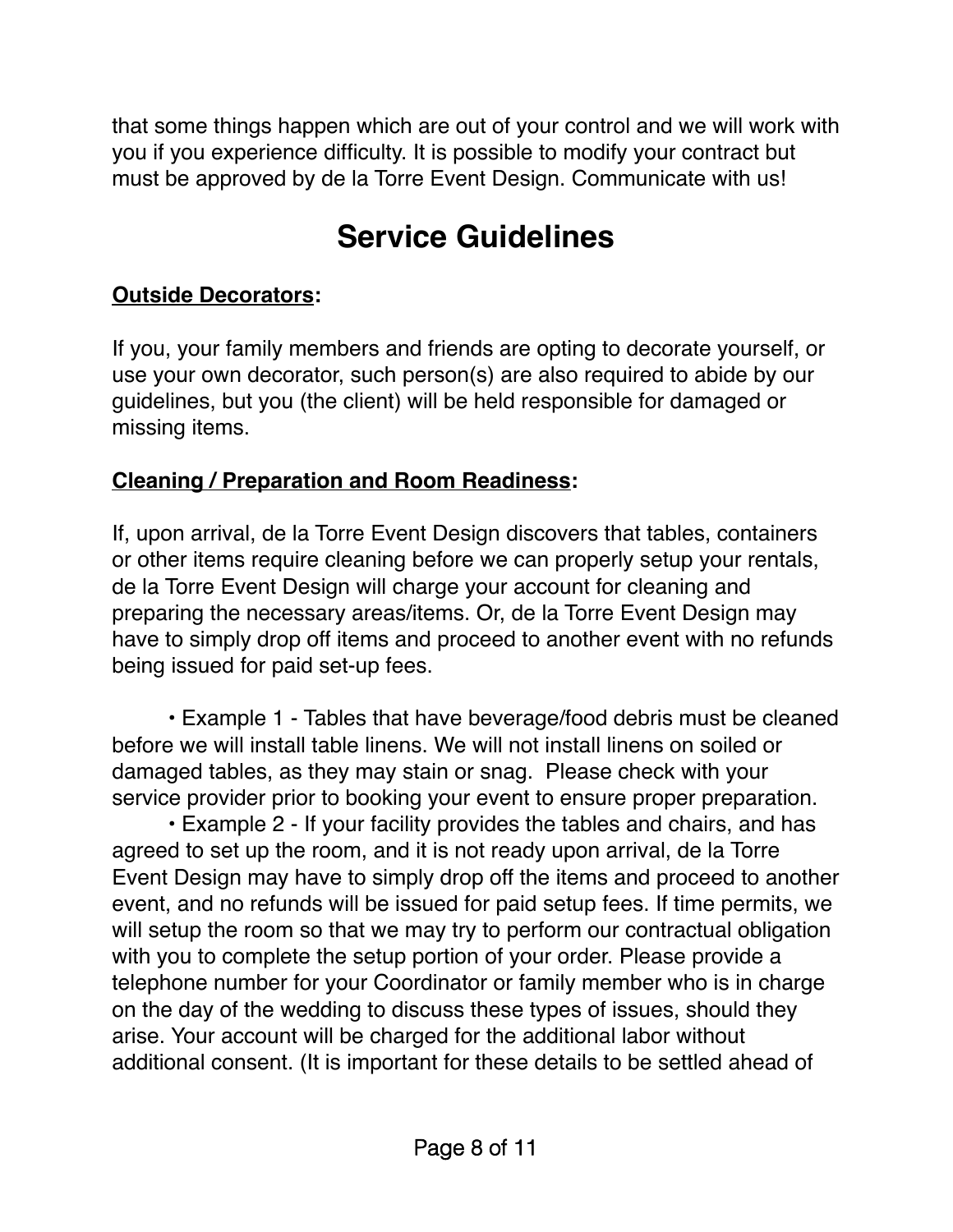time). We cannot keep other clients waiting who have scheduled deliveries and setups.

### **Candelabras:**

Candles are not included with the rental. Only drip-less or LED candles may be used on our candelabras. If candelabras are returned with wax residue, a \$25 cleanup fee per candelabra will be assessed. Unity Candles are keepsake items and are not included with Unity Stand rentals. Wrought Iron Candelabras do not include pillar candles.

### **Self-Clean-up:**

All items must be free of debris and liquids before returning. Catering items must be cleaned before returning. Please discuss these services with your food provider. If the items are left in a full/dirty state, de la Torre Event Design will charge a fee of \$25 per item. Deep cleaning of catering items is performed by de la Torre Event Design using professional means and the items are not to be dismantled by you or your food provider.

#### **Misuse of Items:**

Upon pickup or delivery, if de la Torre Event Design perceives that misuse will occur, we will NOT leave the items and no refunds will be issued.

When you sign your order at pick up you are signing that you have received all of your items in good condition. You are also agreeing that the items are the correct items.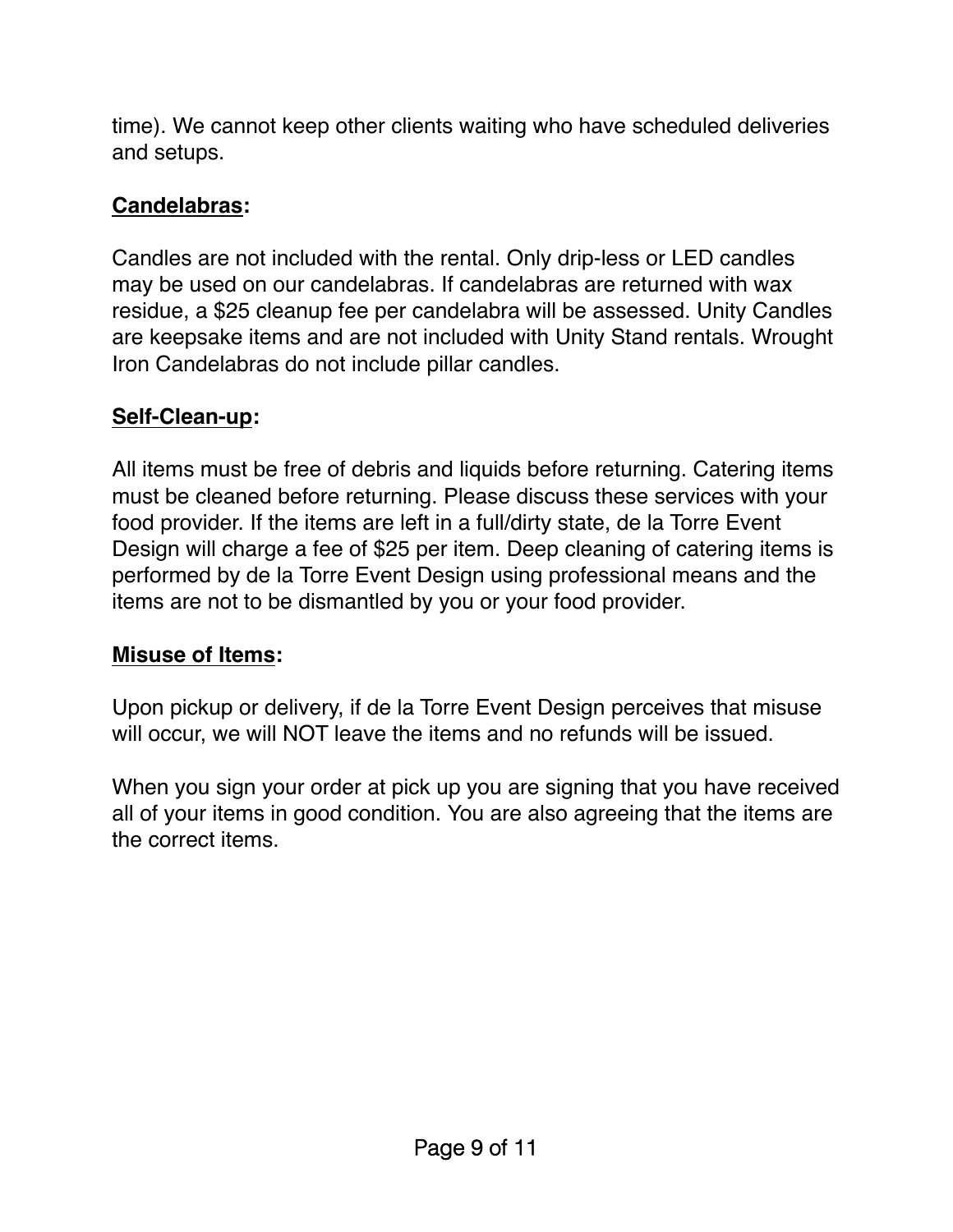|                                                                                                                                                           | Invoice # |            |           |
|-----------------------------------------------------------------------------------------------------------------------------------------------------------|-----------|------------|-----------|
| <b>Renter Name:</b><br><b>Renter Address:</b>                                                                                                             |           |            |           |
| <b>Renter Phone:</b><br><b>Renter Email:</b><br>Event Date:                                                                                               |           |            |           |
| <b>Pickup &amp; Delivery Information:</b>                                                                                                                 |           |            |           |
| I would like my order delivered:                                                                                                                          |           | <b>YES</b> | <b>NO</b> |
| I would like my order set up<br>by de la Torre Event Design:                                                                                              |           | <b>YES</b> | <b>NO</b> |
| I would like my order broken<br>down by de la Torre Event Design:                                                                                         |           | <b>YES</b> | <b>NO</b> |
| Delivery Address:                                                                                                                                         |           |            |           |
| Delivery Date & Time:<br>Pickup Date & Time:<br>(PLEASE FILL OUT PAGE 11 BELOW)<br><b>Delivery Notes:</b><br><b>Contact Name:</b><br><b>Contact Cell:</b> |           |            |           |

#### **Order Terms and Conditions:**

Orders placed are subject to a 50% cancellation fee, even if the credit card payment has not been processed. Customer agrees to the Rental Terms and Conditions. Final Selection / Counts and cancellations must be received no later than the Friday two weeks prior to the event. **ALL PAYMENTS ARE NON-REFUNDABLE**.

| Signature:           |  |
|----------------------|--|
| <b>Printed Name:</b> |  |
| Date:                |  |
|                      |  |